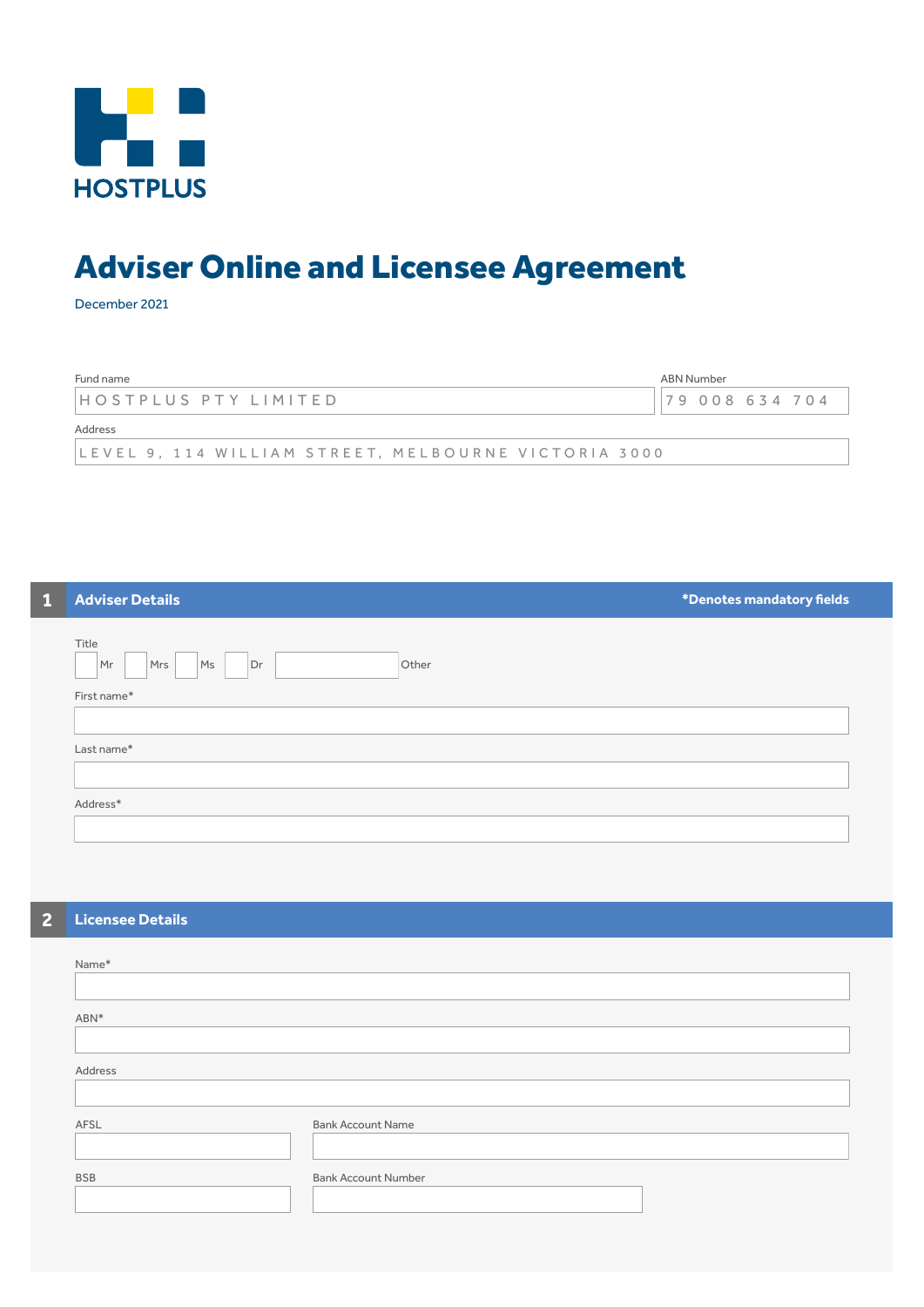- **A** Host-Plus is the trustee of the Hostplus Fund.
- **B** The Adviser acts as a financial adviser on behalf of Hostplus Fund Members.
- **C** The Adviser is authorised by the Licensee to provide financial advice services to the Hostplus Fund Members.
- **D** At or around the time of this Agreement, the Adviser has or will become a Registered Adviser.
- **E** The parties agree that Host-Plus will pay Advice Fees to the Licensee upon the terms of this Agreement.

# **It is agreed:**

#### **1. Definitions and interpretation clauses**

# **1.1 Definitions**

In this Agreement unless the context otherwise requires:

**Advice Fee** and **Advice Fees** have the meaning as described in the Terms and Conditions;

**Adviser Online** means an internet based superannuation registration and administration facility provided by Host-Plus;

**Australian Financial Services Licence** means a licence granted under section 913B of the Corporations Act 2001 (Cth) that authorises a person who carries on a financial services business to provide financial services;

**Business Day** means a day that is not a Saturday, Sunday or public holiday in Victoria;

**Commencement Date** means the date this Agreement is executed;

**Confidential Information** means in respect of:

- (a) Host-Plus, the contents of any statement of advice provided by the Adviser or Licensee to Host-Plus; and
- (b) the Adviser and Licensee, any information, data or documents of any kind that the Adviser or Licensee can or may access directly or indirectly via Adviser Online;

**Hostplus Fund** means the Hostplus Superannuation Fund (ABN 68 657 495 890);

**Hostplus Fund Members** means those members of the Hostplus Fund who have agreed with Host-Plus that the Adviser may access their account details on Adviser Online and may have Advice Fees deducted from their account balances for the purposes of paying for authorised financial advice;

**Material Ownership Change** means a change in which an individual's ownership or control of the shares or any other equitable interest, or otherwise voting rights, in the Licensee changes as follows:

(a) increases from below 20 percent to 20 percent or more; or

(b) increases or decreases from 20 percent or more by an amount of 10 percent or more;

**Registered Adviser** has the meaning as contained in the Terms and Conditions;

**Regulator** means either or both, as the context in the Agreement requires the Australian Prudential Regulation Authority, the Australian Securities and Investments Commission and their successors;

**Relevant Law** means any requirements, responsibilities or standards imposed by any of SIS, *the Corporations Act 2001* (Cth), and their regulations, and any other present or future legislation or requirement or any requirement, standard or rule of a Regulator with which either party must comply with at any time;

**RSE Licence** means a registrable superannuation entity licence and conditions as issued by the Australian Prudential Regulation Authority, pursuant to the requirements of SIS;

**SIS** means the *Superannuation Industry (Supervision) Act* 1993 (Cth);

**Terms and Conditions** means the Adviser Online terms and conditions as contained in Schedule 1 to this Agreement, as amended from time to time.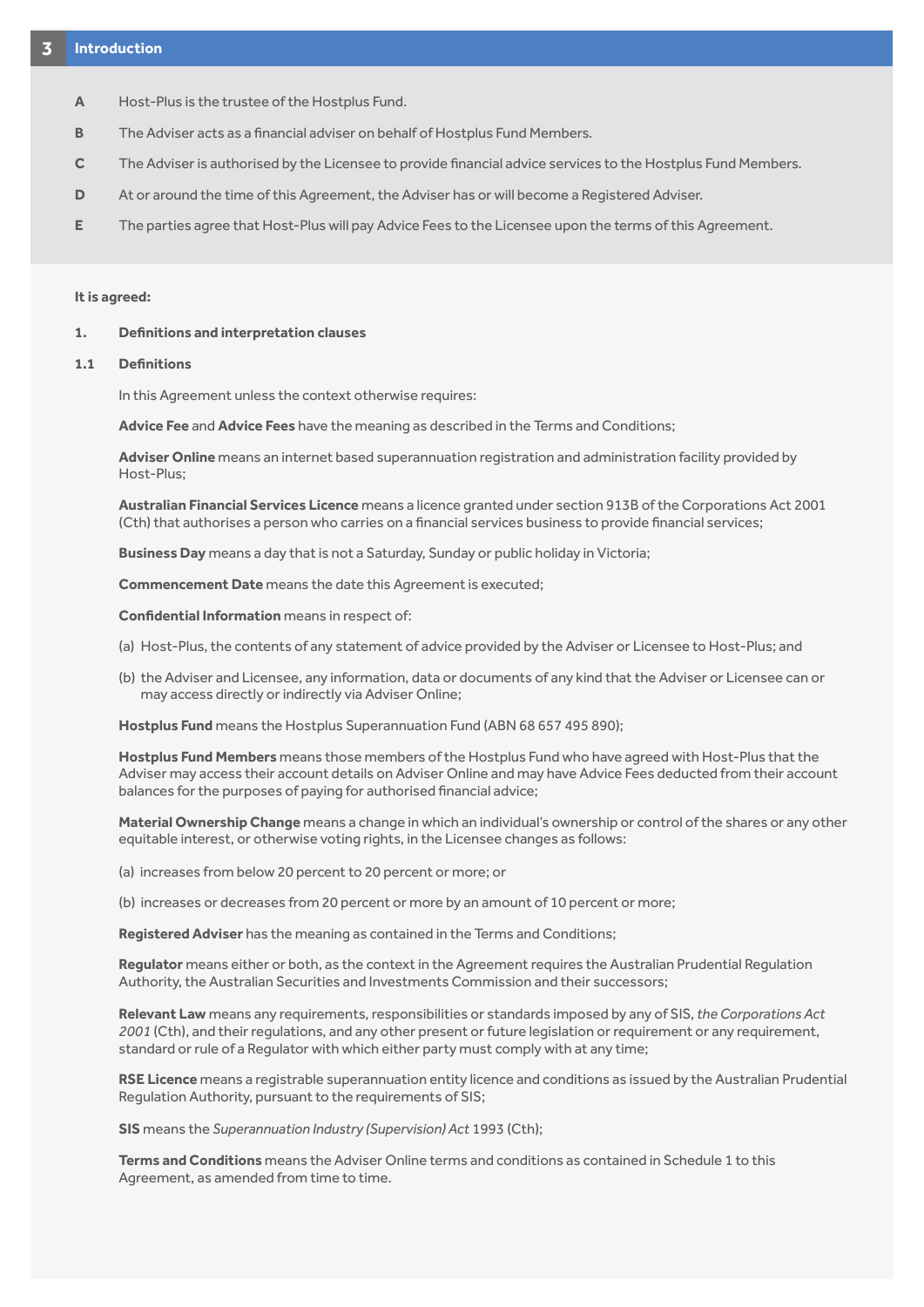#### **1.2 Interpretation**

In this Agreement unless the context otherwise requires or a contrary intention is expressed:

- (a) the singular includes the plural and the plural includes the singular;
- (b) a party includes the party's executors, administrators, successors and permitted assigns;
- (c) "including" and similar expressions are not words of limitation;
- (d) where a word or expression is given a particular meaning, other parts of speech and grammatical forms of that word or expression have a corresponding meaning;
- (e) the schedules form part of this Agreement;
- (f) a provision of this Agreement must not be construed to the disadvantage of a party merely because that party was responsible for the preparation of the Agreement or the inclusion of the provision in the Agreement; and
- (g) if an act must be done on a specified day, which is not a Business Day, it must be done on the next Business Day.

#### **2. Payment terms**

## **2.1 Hostplus Adviser Online Portal**

(a) The Adviser's use of Adviser Online and the payment of Advice Fees are conditional upon the Adviser complying with the Terms and Conditions, including but not limited to providing Host-Plus with a copy of the relevant statement of advice, as required.

#### **2.2 Payment of Adviser Fee**

(a) Host-Plus will pay Advice Fees to the Licensee:

- (i) in accordance with this Agreement and the Terms and Conditions;
- (ii) in accordance with the payment and banking instructions as provided to Host-Plus during the Adviser's Online registration process; and
- <span id="page-2-0"></span>(iii) on the condition that the Adviser complies with the Terms and Conditions.

#### **2.3 Limitation of liability and release**

(a) Upon correct payment of a particular Advice Fee by Host-Plus to the Licensee:

- (i) the Adviser releases and forever discharges Host-Plus from all claims, proceedings, suits, demands, damages, charges, costs and expenses of every description whatsoever in respect of that particular Advice Fee;
- (ii) the Adviser indemnifies and agrees to keep Host-Plus indemnified against all claims, actions, suits, demands and other proceedings made or brought against Host-Plus and against all damage, loss, cost, expense or liability for tax which but for this indemnity Host-Plus may suffer or may incur to a Hostplus Fund Member or that Hostplus Fund Member's beneficiaries arising by reason of, arising out of, or in connection with the payment of the particular Advice Fee; and
- (iii) subject to any agreement between the Adviser and Licensee, the Licensee will become wholly liable for the payment of the Advice Fee, or any proportion thereof, to the Adviser.

(b) Host-Plus's liability to the Adviser and Licensee is limited to the lower of the value of:

- (i) the Advice Fee claimed by the Adviser or Licensee; and
- (ii) the Hostplus Fund Member's account balance, less amounts owed and payable to Host-Plus, at the time the Advice Fee is claimed.

# **2.4 Terms and Conditions**

- (a) The parties agree to comply with the Terms and Conditions, to the extent applicable to each of them.
- (b) Host-Plus:
	- (i) may amend the Terms and Conditions; and
	- (ii) will provide the Adviser and Licensee with amended Terms and Conditions as soon as is reasonably practicable subsequent to their amendment.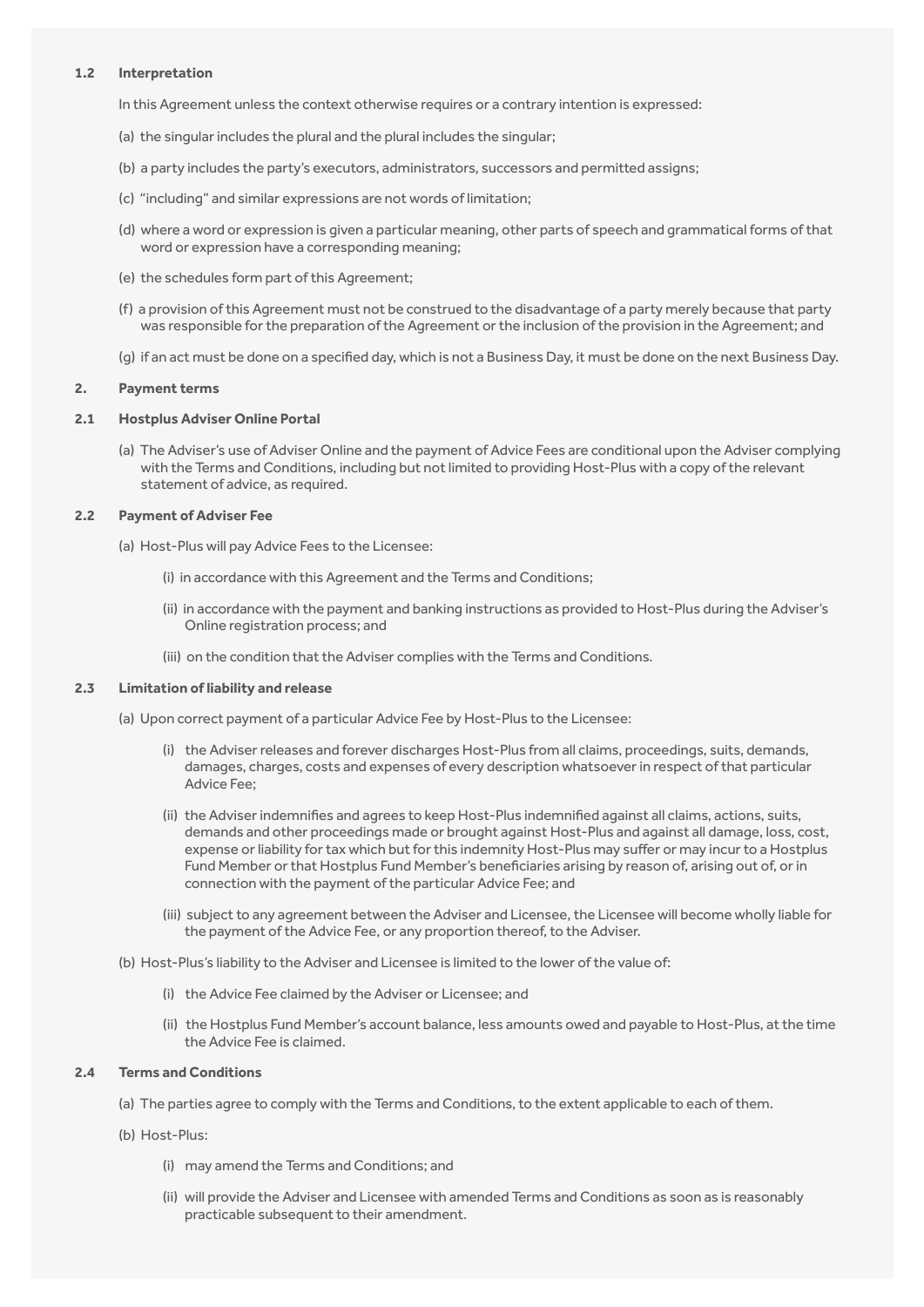#### **3. Warranties**

#### **3.1 Host-Plus**

- (a) Host-Plus represents and warrants that during the Agreement's term:
	- (i) it is the trustee of the Hostplus Fund and it has the power and relevant authorities to enter into and perform this Agreement, and has duly executed the Agreement so as to constitute valid and binding obligations on it;
	- (ii) it has a right to be fully indemnified out of the Hostplus Fund Member's Hostplus Fund account balance in respect of Advice Fees payable; and
	- (iii) it will, at all times during the term of this Agreement, be the holder of all relevant licences, registrations, policies necessary to fulfilling its obligations under this Agreement.

#### **3.2 Adviser**

- (a) The Adviser represents and warrants that during the Agreement's term, he or she:
	- (i) has the power to enter into and will perform his or her obligations under this Agreement, and has duly executed the Agreement so as to constitute valid and binding obligations on him or her;
	- (ii) will be the holder of an authorisation under the Licensee's Australian Financial Services Licence that will enable him or her to provide such services to enable the charging of an Advice Fee;
	- (iii) will not be a disqualified person under a Relevant Law; and
	- (iv) will maintain the confidentiality of Confidential Information.
- (b) The Adviser further represents and warrants:
	- (i) that during and subsequent to the Agreement's term, he or she will not use Confidential Information in order to procure advice clients or to encourage Hostplus Fund Members, other than his her own clients via a statement of advice and pursuant to clause [5.1\(c\)](#page-4-0), to leave the Hostplus Fund; and
	- (ii) to his or her knowledge there are no actions, claims, proceedings or investigations pending or threatened against or by him or her which may have a material effect on the subject matter of this Agreement.

#### **3.3 Licensee**

- (a) The Licensee represents and warrants that during the Agreement's term:
	- (i) it has the power to enter into and will perform its obligations under this Agreement, and has duly executed the Agreement so as to constitute valid and binding obligations on it;
	- (ii) it will be the holder of an Australian Financial Services Licence that will enable it to provide such services to enable the charging of an Advice Fee, and hold all other licences required to be held under all applicable legislation governing its activities;
	- (iii) it will not be a disqualified person under a Relevant Law;
	- (iv) it will maintain the confidentiality of Confidential Information;
	- (v) it will undertake to inform Host-Plus of any Material Ownership Change within 5 Business Days of the Material Ownership Change occurring; and
	- (vi) to its knowledge there are no actions, claims, proceedings or investigations pending or threatened against it or by it which may have a material effect on the subject matter of this Agreement.
- (b) The Licensee further represents and warrants that during and subsequent to the Agreement's term, it will not use Confidential Information in order to procure advice clients or to encourage Hostplus Fund Members to leave the Hostplus Fund.

#### **3.4 Inaccurate warranty**

(a) If a warranty given by a party to this Agreement ceases to be accurate, that party must immediately advise the other parties in writing.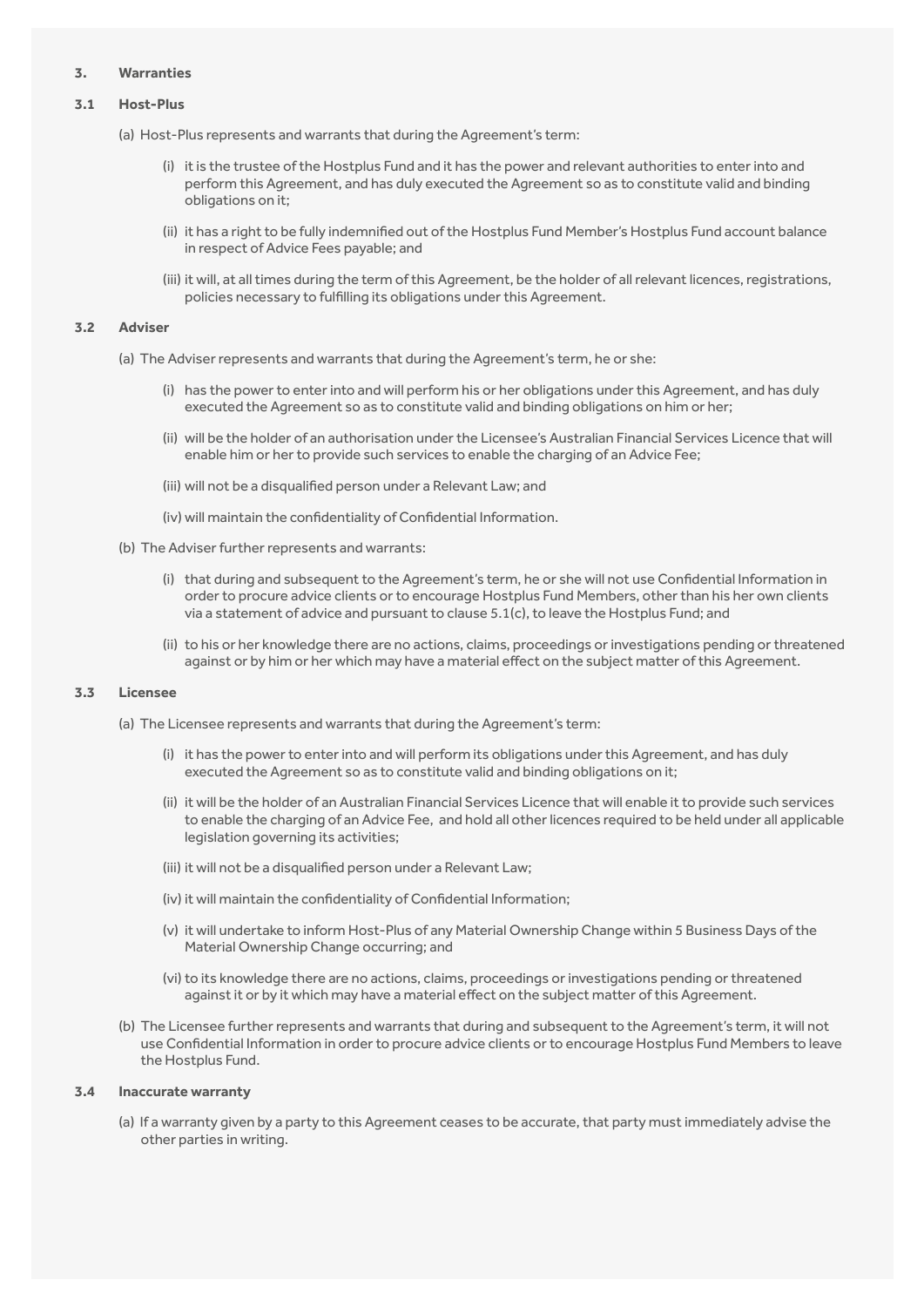# **4. Liability**

#### **4.1 Advisers and Licensee**

- <span id="page-4-1"></span>(a) The Adviser and Licensee are jointly and severally liable for direct losses or liabilities suffered or incurred by Host-Plus or the Hostplus Fund as a result of:
	- (i) any breach of this Agreement, the Terms and Conditions or the Relevant Law; or
	- (ii) the negligence, of or by the Adviser, Licensee and their officers, employees or agents.
- <span id="page-4-2"></span>(b) Each of the Adviser and Licensee are severally liable for indirect and consequential losses or liabilities suffered or incurred by Hostplus or the Hostplus Fund as a result of the wilful default, fraud or dishonesty of or by the Adviser or Licensee, as relevant, and their respective officers, employees or agents.
- (c) The Adviser and Licensee jointly and severally indemnify Host-Plus for all losses arising pursuant to clause [4.1\(a\)](#page-4-1).
- (d) Each of the Adviser and Licensee severally indemnify Host-Plus for all losses arising pursuant to clause [4.1\(b\)](#page-4-2).

#### **4.2 Host-Plus**

(a) Subject to clause [2.3,](#page-2-0) Host-Plus is liable to pay the Licensee Advice Fees payable to the Adviser.

<span id="page-4-3"></span>(b) Host-Plus is not otherwise liable to the Adviser or Licensee for any loss, liability, cost, charge or expense.

# **5. Confidentiality and security**

#### **5.1 Confidential Information**

- (a) The parties must ensure that all Confidential Information they receive remains confidential and secure.
- (b) Except as stated in this Agreement and to the extent necessary to exercise its powers and properly perform its obligations under this Agreement, including without limitation any requirements of the Relevant Law, the Adviser and Licensee:
	- (i) must not and must not permit any of their officers, employees, agents or related companies to use or to disclose any Confidential Information without Host-Plus's prior written consent;
	- (ii) take reasonable measures to preserve the confidentiality of any Confidential Information provided to it in connection with this Agreement; and
	- (iii) must only permit authorised staff to have access to the Confidential Information.
- <span id="page-4-0"></span>(c) The Adviser may use Confidential Information but only to the extent that the Confidential Information is specific to a particular Hostplus Fund Member for the purpose of drafting a statement of advice for that Hostplus Member, pursuant to that Hostplus Fund Member's instructions and provided that the Adviser remains a Registered Adviser.

#### **5.2 Security**

(a) The parties must have appropriate security policies and standards to protect Confidential Information within their control from unauthorised access and will ensure that their officers, employees or agents comply with those policies and standards.

#### **5.3 Breach**

- (a) A party **(Party A)** must notify the other party **(Party B)** of any suspected or actual breach of confidentiality under this Agreement and must provide Party B with details of the breach and the manner in which the breach has been rectified as soon as is practicable or otherwise within 2 Business Days of Party A determining that such a breach may have or has occurred.
- (b) In addition to any other legal remedy that may be available, a party will be entitled to injunctive relief to protect its interests in respect of any breach under this clause [5.](#page-4-3) Without limiting any other rights under this Agreement or otherwise, in the event that a party **(Party A)** breaches this clause [5](#page-4-3) it will reimburse the other party **(Party B)**  for all costs and expenses, including legal fees associated with Party B enforcing its entitlements.

#### **5.4 Continuing obligation**

(a) The provisions of this clause [5](#page-4-3) survive the termination of this Agreement.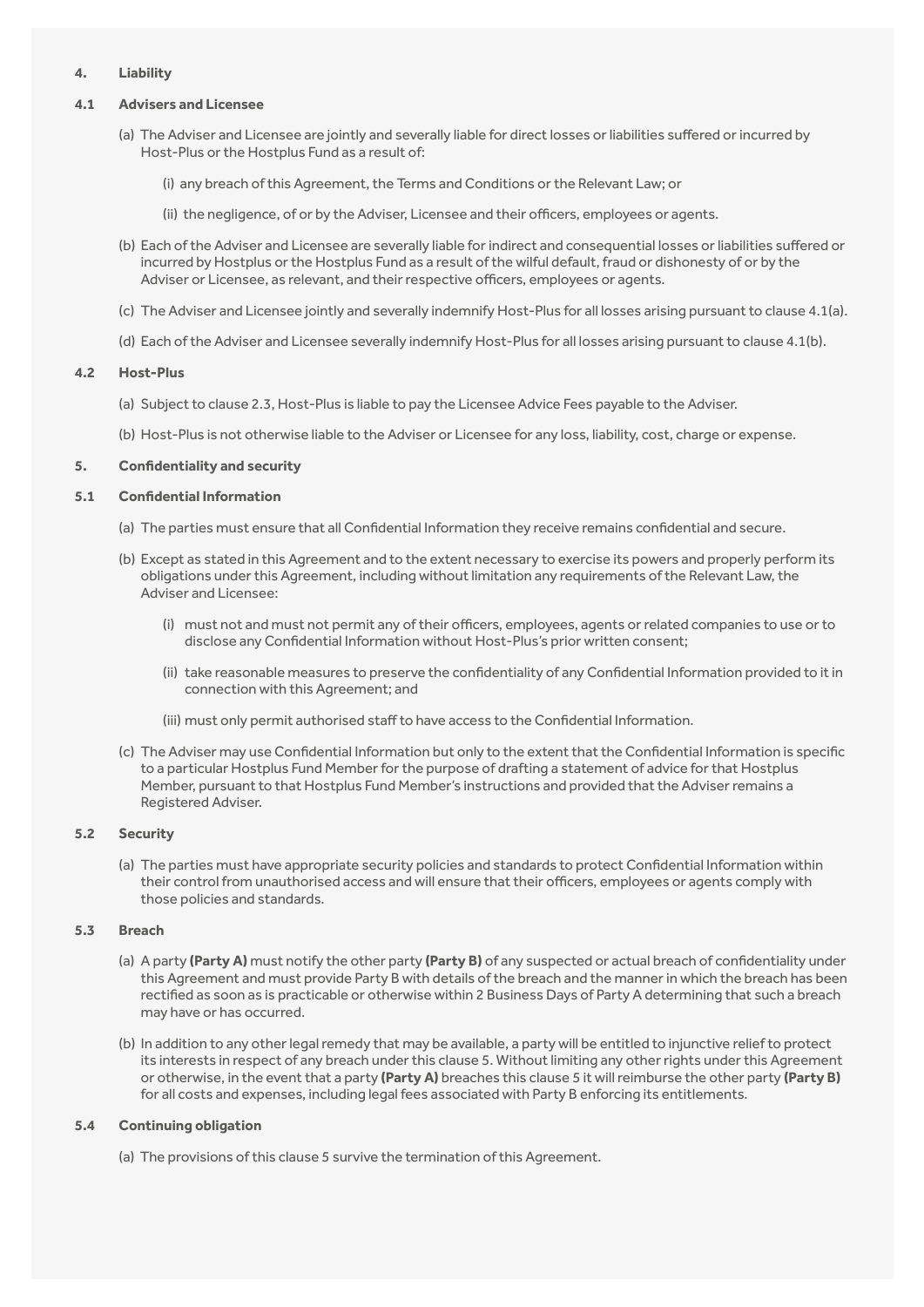#### **6. Termination**

#### **6.1 Term**

- <span id="page-5-0"></span>(a) This Agreement commences on the Commencement Date, and is in force until such time as it is terminated.
- (b) The Adviser will be denied access to Adviser Online once the Agreement is terminated.

#### **6.2 Right to terminate**

- (a) A party may terminate the Agreement, without cause, subject to 5 Business Days' prior written notice.
- (b) This Agreement may be terminated, immediately and without prior written notice by Host-Plus if:
	- (i) a Hostplus Fund Member directs Host-Plus to de-authorise the Adviser's access to Adviser Online or otherwise directs Host-Plus not to deduct Advice Fees from that Hostplus Fund Member's account balance;
	- (ii) either the Adviser or Licensee breaches this Agreement or the Terms and Conditions, or Host-Plus reasonably suspects a breach of clause [5](#page-4-3) to have occurred or to be likely to occur;
	- (iii) the Adviser is no longer the holder of an authorisation under the Licensee's Australian Financial Services Licence to provide such services to enable the charging of an Advice Fee;
	- (iv) either the Adviser or Licensee conducts any activity that jeopardises Host-Plus's ability to hold either or both of an RSE Licence or an Australian Financial Services Licence;
	- (v) either the Adviser or Licensee commits an act of dishonesty, misconduct or negligence in connection with the performance of any obligation under this Agreement or the Terms and Conditions;
	- (vi) either the Adviser or Licensee goes into liquidation or an administrator, receiver, receiver and manager, administrative receiver or similar person is appointed with respect to the assets and undertakings of either the Adviser or Licensee;
	- (vii) the Licensee sells or transfers or makes any agreement for the sale or transfer of its main business and undertaking or of a beneficial interest therein, other than to a related body corporate for purposes of corporate reconstruction; or
	- (viii) the Relevant Law requires the Agreement to terminate.

#### **6.3 Claims and transactions**

- (a) The Agreement's termination does not affect any:
	- (i) claim by the Adviser or Licensee in respect of Advice Fees incurred in respect of the period to termination;
	- (ii) obligations of confidentiality or any indemnity given; or
	- (iii) other claim which either party may have against the other.

#### **6.4 Survival of terms**

(a) The provisions of this [6](#page-5-0) survive the termination of this Agreement.

#### **7. Variation**

(a) An amendment or variation to this Agreement is not effective unless it is in writing and signed by the parties.

#### **8. General**

#### **8.1 Governing law and jurisdiction**

- (a) This Agreement is governed by and is to be construed under the laws in force in Victoria.
- (b) Each party irrevocably submits to the exclusive jurisdiction of the courts exercising jurisdiction in Victoria and courts of appeal from these courts in respect of any proceedings arising out of or in connection with this Agreement.

# **8.2 Further assurances**

(a) Each party must, at its own expense, do all things and execute all further documents necessary to give full effect to this Agreement.

# **8.3 No reliance**

(a) Neither party has relied on any statement by the other party which has not been expressly included in this Agreement or the Terms and Conditions.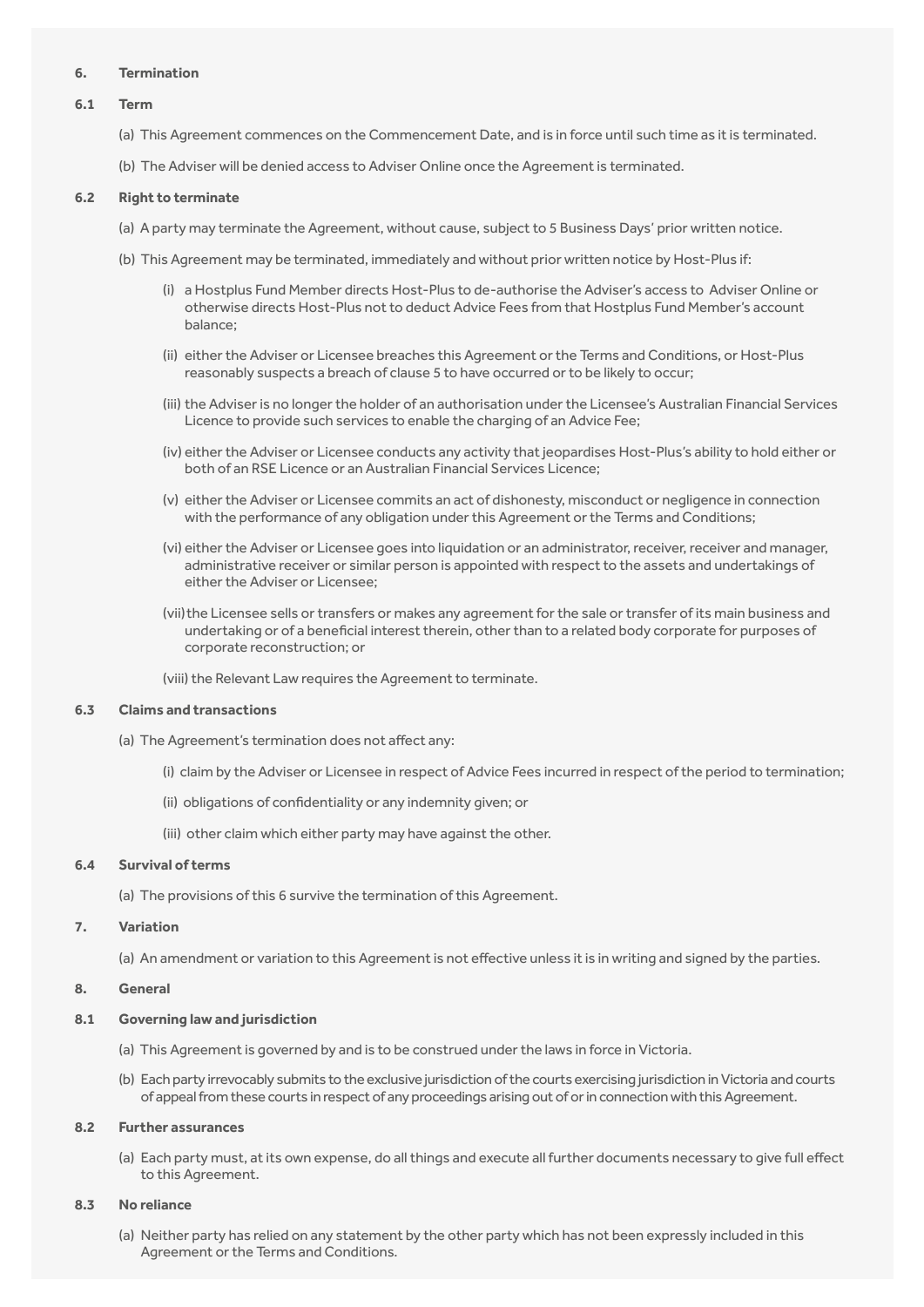#### **8.4 Assignment**

- (a) Neither the Adviser nor Licensee may assign or otherwise deal with this Agreement without Host-Plus's prior written consent, which may be withheld in Host-Plus's absolute discretion.
- (b) Host-Plus may assign, novate or otherwise deal with this Agreement by providing written notice to the parties of which the parties must not unreasonably withhold their consent.

#### **8.5 Counterparts**

(a) This Agreement may be executed in any number of counterparts, each signed and dated by one or more parties. Each counterpart when so executed is deemed to be an original and all such counterparts taken together constitute one document with the Agreement taking effect from that date that it was last signed.

#### **8.6 Waiver**

- (a) A provision of this Agreement may not be waived except in writing signed by the party granting the waiver.
- (b) A failure of a party to enforce a right under this Agreement does not constitute a waiver of that right.
- (c) A waiver of any right is effective only in respect of the specific circumstance to which it relates under this Agreement and a waiver of any right does not limit the rights of a party in respect of other breaches under this Agreement.

#### **8.7 Severability**

- (a) If any provision in this Agreement is unenforceable, illegal or void or makes this Agreement or any part of it unenforceable, illegal or void, then that provision is severed and the rest of this Agreement remains in force.
- (b) A waiver of any right is effective only in respect of the specific circumstance to which it relates under this Agreement and a waiver of any right does not limit the rights of a party in respect of other breaches under this Agreement

## **4 Schedule 1 - Terms and Conditions**

#### **Adviser Online Terms and Conditions**

The Hostplus Adviser Online portal ("**Adviser Online**") is an internet based superannuation registration and administration facility provided by Host-Plus Pty. Limited ("**Hostplus**", "**us**", "**we**", "**our**", "**Trustee**") ABN 79 008 634 704 AFSL 244392, RSE Licence No. L0000093 as trustee of the Hostplus Superannuation Fund ABN 68 657 495 890 RSE No. R1000054 MySuper No. 68657495890198 which incorporates Hostplus Pension, through its Administrator Australian Administration Services Pty Limited ABN 62 003 429 114 which forms part of the Link Group of companies.

Adviser Online is made available to Hostplus members ("**Member**") via their registered financial advisers ("**Adviser**").

Adviser Online houses information provided by Hostplus and information transmitted to us electronically, by phone or on paper. The below Terms and Conditions ("AO Terms") relate to use of Adviser Online.

You acknowledge and agree that:

Access, registration and termination

- a. Adviser Online can only be accessed:
	- i. by an Adviser whilst the Member has a Hostplus account, and after the Adviser completes the Adviser registration process and whilst the Adviser is registered to access Adviser Online ("**Registered Adviser**");
- b. the Adviser will receive an Adviser ID in order to access Adviser Online and the Adviser remains responsible for ensuring the security of its Adviser ID and password;
- c. we cannot verify whether any party other than the Registered Adviser is accessing Adviser Online in cases where the correct username and password has been used in order to access Adviser Online;
- d. the Member has the right to terminate the Adviser's access to Adviser Online at any time;
- e. the Adviser has the right to terminate its access to Adviser Online at any time;
- f. we retain the right to terminate the Adviser's access to Adviser Online at any time, at our discretion;
- g. we will terminate an Adviser's access to Adviser Online, and notify the Adviser of the termination, in the event the Member revokes that authorisation (verbally or in writing);
- h. we will not assign an Adviser's authorisation, or any agreement is respect of that authorisation, to a third party;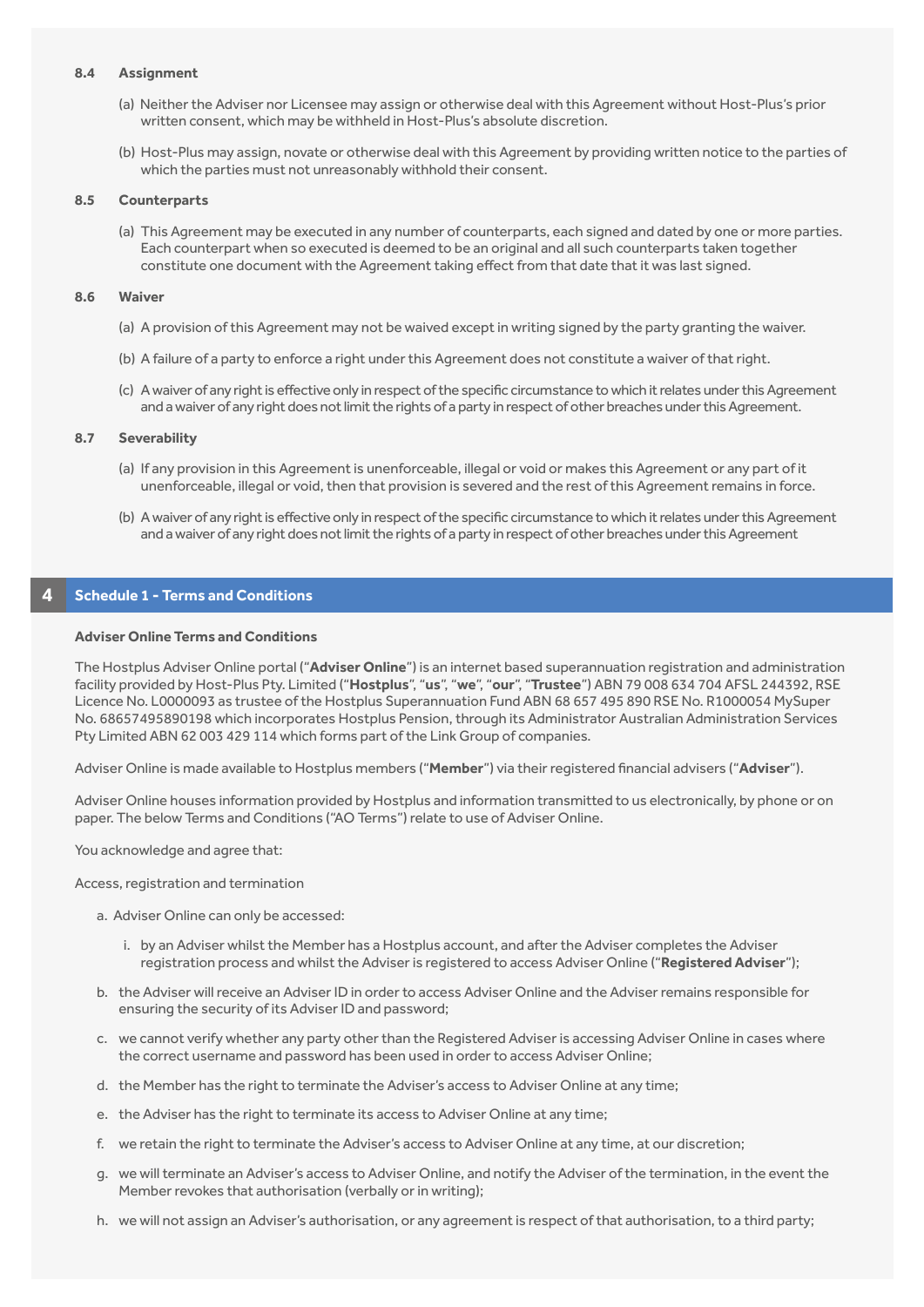#### *Adviser use of Adviser Online and fee requests*

- i. an Adviser's use of Adviser Online is limited to a read only function;
- j. an Adviser will not have rights to change or modify information in respect of the Member's account, direct Hostplus in any manner including but not limited to investment or insurance arrangements;
- k. an Adviser may seek to have advisory fees deducted from a Member's account ("Advice Fee"), subject to agreement with Hostplus and subject to any additional terms and conditions that Hostplus requires as a result of such agreement;
- l. any request for the deduction of Advice Fees must be made no later than 60 calendar days subsequent to a statement of advice being given to the Member;
- m. Hostplus:
	- i. will not directly pay Advice Fees to an Adviser but will pay the amount to the relevant Australian Financial Services licensed entity on behalf of the Adviser ("Adviser Entity");
	- ii. will not pay Advice Fees to the Adviser Entity unless it has received the properly completed all required documentation and does not breach these AO Terms and provided that the funds available in the Member's Hostplus account exceed the Advice Fee subject to an annual cap (financial year) of \$3,000 or 1.5% of the account balance, whichever is lowest, in addition, the Member must retain a minimum of \$6,000 in their Hostplus account;
	- iii. will only deduct and pay Advice Fees in respect of authorised services related to the Member's interest in the Hostplus account;
	- iv. may request that the Adviser provides it with a copy of any statement of advice that any Advice Fee relates to;
	- v. may withhold Advice Fees unless the Adviser provides it with the correct copy of any statement of advice as requested;
	- vi. may refuse to pay Advice Fees or may make payment of Advice Fees for only a portion of the amount specified for any reason and without giving any reasons;
	- vii. has the right to withhold any Advice Fees to the extent it forms the reasonable view that the statement of advice does not relate to a matter that would allow Hostplus to action the deduction of Advice Fees, under the relevant law; and
	- viii. may, by notice to the Adviser Entity, require the Adviser Entity to refund the Advice Fee to Hostplus within 14 days if Hostplus becomes aware or suspects that an Advice Fee has been charged in breach of any relevant law or following the death of a Member;
- n. the Adviser must immediately notify Hostplus if it knows or suspects that an Advice Fee has been charged in breach of any relevant law;

#### *Functionality*

- o. Adviser Online may not operate on a continuous basis, and may be unavailable from time to time, including for maintenance purposes;
- p. Hostplus reserves the right to revise the content appearing on Adviser Online, the Adviser Online functionality, or withdraw access to Adviser Online at any time without prior notice to the Adviser; and
- q. Adviser Online may rely on data feeds from external sources and at times there may be delays in these data feeds, and transactions and account values may not be current;

#### *Information*

- r. Adviser Online and/or its functionality may rely on data feeds from external sources, including the Member and/or Adviser and Hostplus assumes that the information is complete and accurate as at the time it is provided;
- s. the information contained in Adviser Online has been prepared based on information that is believed to be accurate and reliable at the time of publication. Examples provided are for illustrative purposes only and subject to the assumptions and qualifications disclosed;
- t. to the extent permitted by law, Hostplus makes no representation for the accuracy, reliability or completeness of the information contained in Adviser Online;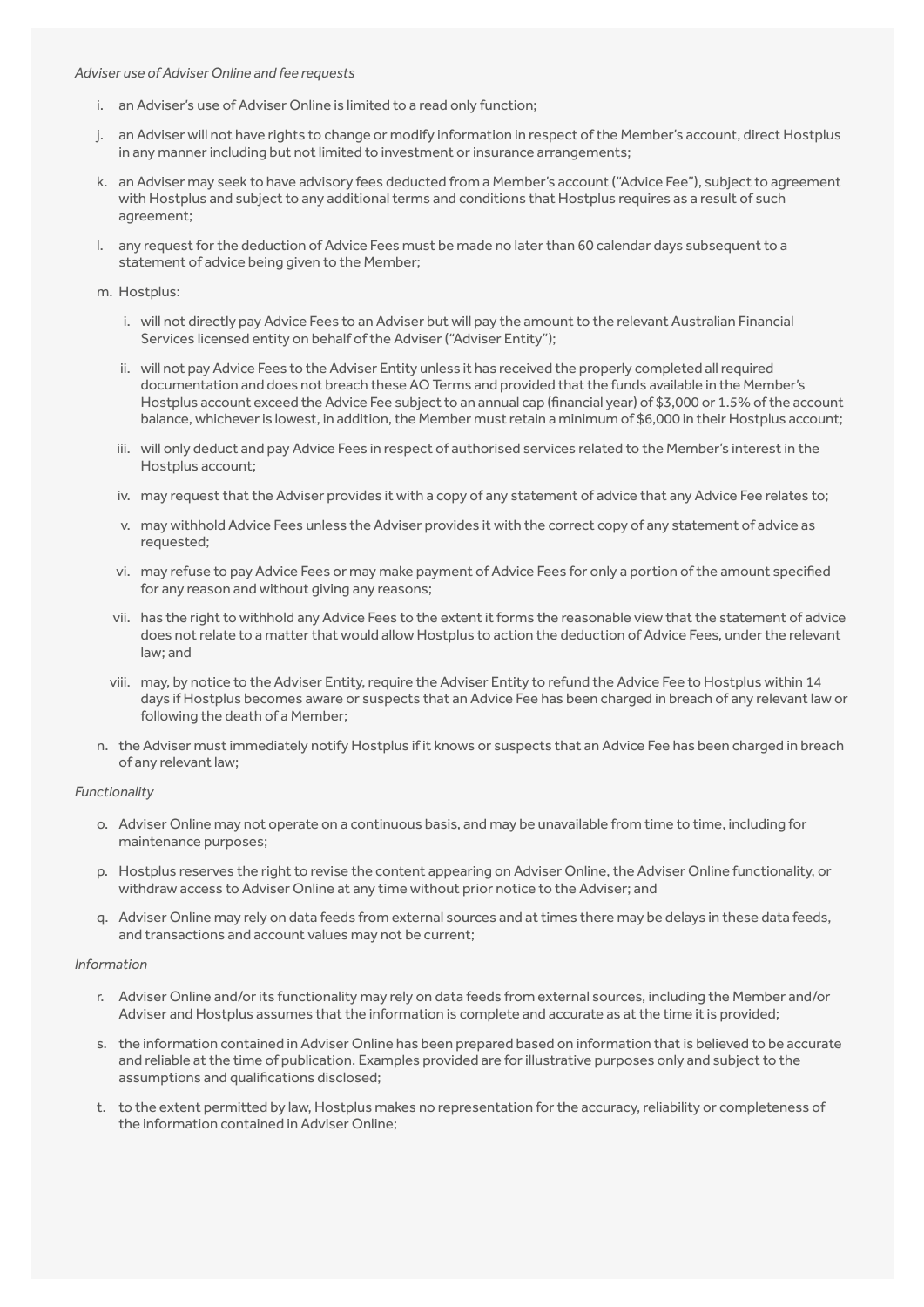#### *Liability and indemnity*

- u. Hostplus is not liable to the Adviser:
	- i. if we terminate access to Adviser Online;
	- ii. for any security breach caused or contributed to by the Adviser when accessing Adviser Online;
	- iii. for any breach of confidentiality or privacy caused or contributed to by the Adviser when accessing Adviser Online;
	- iv. in respect of information provided by third parties, the Member, or Adviser that forms any part of Adviser Online's functionality whether or not caused by any negligent act or omission; and
	- v. in respect of any use or reliance on the information that forms any part of Adviser Online's functionality whether or not caused by any negligent act or omission.
- v. the Adviser ("Indemnitor") will indemnify and keep us indemnified against any loss or damage or cost incurred by or in connection with any breach of these AO Terms or any other legal obligation by the Indemnitor or the Indemnitor's use of or conduct on Adviser Online;

# *Terms and Conditions binding*

- w. access to Adviser Online will remain subject to these AO Terms as amended from time to time, the Hostplus Privacy Policy, disclaimers and any further agreement, additional terms and conditions, or statements contained on Adviser Online (collectively referred herein as the "Terms and Conditions"); and
- x. Hostplus reserves the right to revise the Terms or Conditions at any time without prior notice to you; and
- y. variation of Terms and Conditions made under the above provision will take effect immediately. Any subsequent access to, or use of Adviser Online by the Adviser will constitute an acceptance of those varied Terms and Conditions.